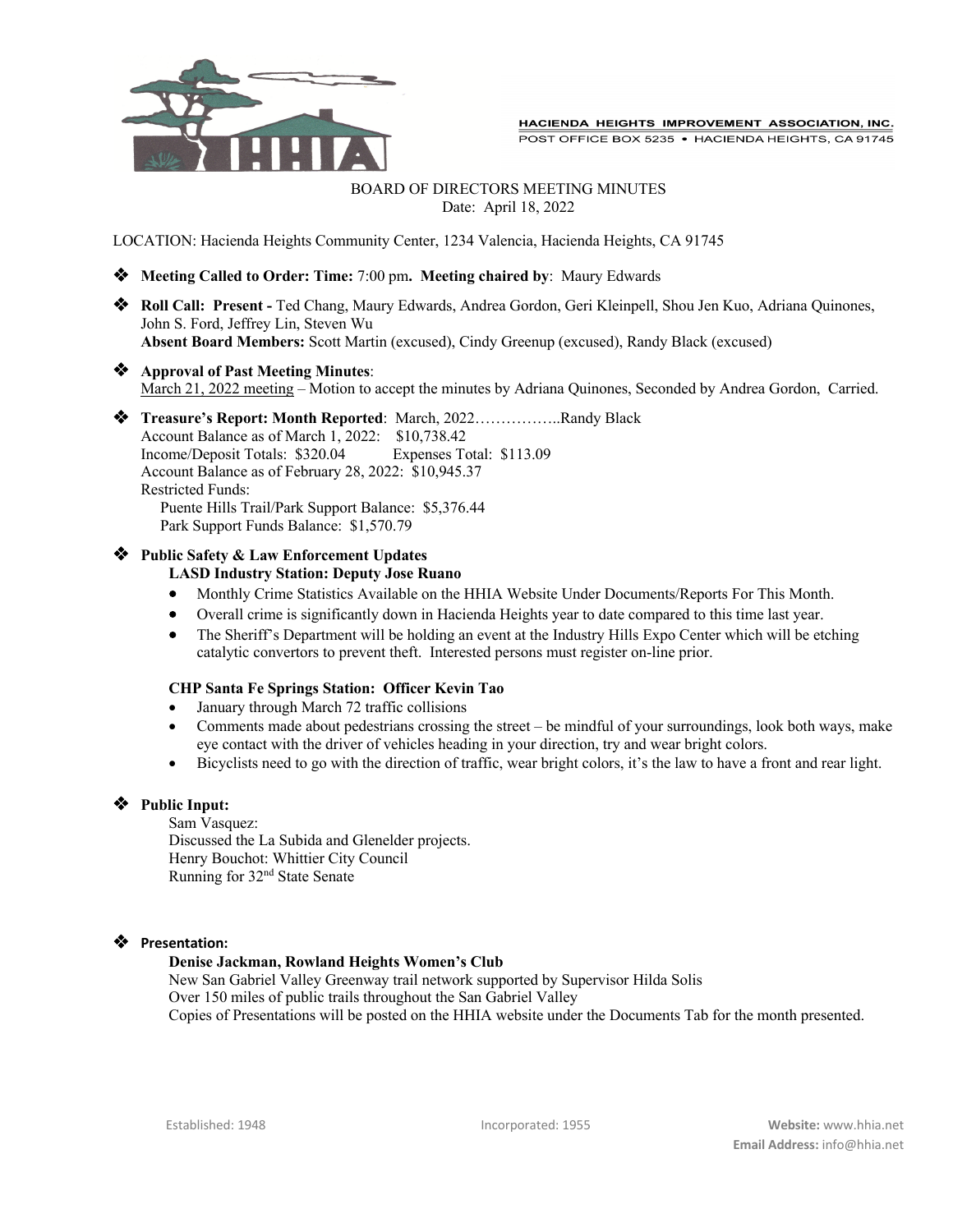## $\triangleleft$  Community Representatives:

## **Representative 1st Supervisorial District: (Supervisor Hilda Solis)……….Kimberly Oliveras**

• This coming Saturday Supervisor will be co-hosting with the Hsi Lai Temple to celebrate Earth Day

## **Representative 39th Congressional District: (Congresswomen Young Kim)……….John Ding or Abigail Fachtmann**

- Congressional Art Competition open to all CA District 39 high school students
- Veterans Resource Fair Friday April 22<sup>nd</sup> from 9:00 AM to 3:00 PM located at the Yorba Linda Cultural Arts Center
- The Congresswomen has presented legislation to stop retail crime.

## **32nd State Senate District: (Senator Bob Archuleta)……….Misty Cota**

• Not Present

## **57th State Assembly District: (Assembly Member Lisa Calderon)……….Ramon Luquin Jr.**

• Not Present

## **Puente Hills Habitat Preservation Authority: (Mike Hughes)**

- Hours in the Preserve will be changing on June  $1<sup>st</sup>$ , opening 1 hour later, closing at 6:00 PM.
- Mitigation project on the Whittier side, Goats will be removing vegetation for approximately 6 months.
- New water tanks installed for fighting fires.

#### **Hacienda Heights Librarian: (Christina Cabrera-Labrador)**

- Spring Reading Sprint for the month of April
- Department of Health will be holding a mobile Covid vaccination and booster event April  $21^{st}$
- Blackout Poetry for teens event April  $26<sup>th</sup>$  at 3:00 PM

## **Hsi Lai Temple: (Avelyn Busch)**

- St. Patrick's Day event held on March 19<sup>th</sup>
- Sen. Bob Archuleta event on March 26th to celebrate women who have contributed to their communities.
- Earth Day Celebration on April 23rd
- Film contest, "Three Acts of Goodness"

## **LA Co Parks & Recreation**: **(Max Medina)**

- Summer programs enrollment will be starting in May
- Magic show on May  $26<sup>th</sup>$  and breakfast, for seniors

#### v **Treasurer's Report: Consent Items:**

Motion to pay liability insurance premium of \$900 by Geri Kleinpell, Seconded by Steven Wu, Carried

## v **Old Business:**

# **Jim Davis Beautification Day………………………………………………………………………..Adriana Quinones**

- Event being held on June  $25<sup>th</sup>$ , volunteers needed
- $\bullet$  4<sup>th</sup> of July Parade, LA County has given approval to proceed with the parade

# **Annual Membership Drive…………………………………………………………………………..……..Geri Kleinpell**

• Notices being sent for our annual members to renew